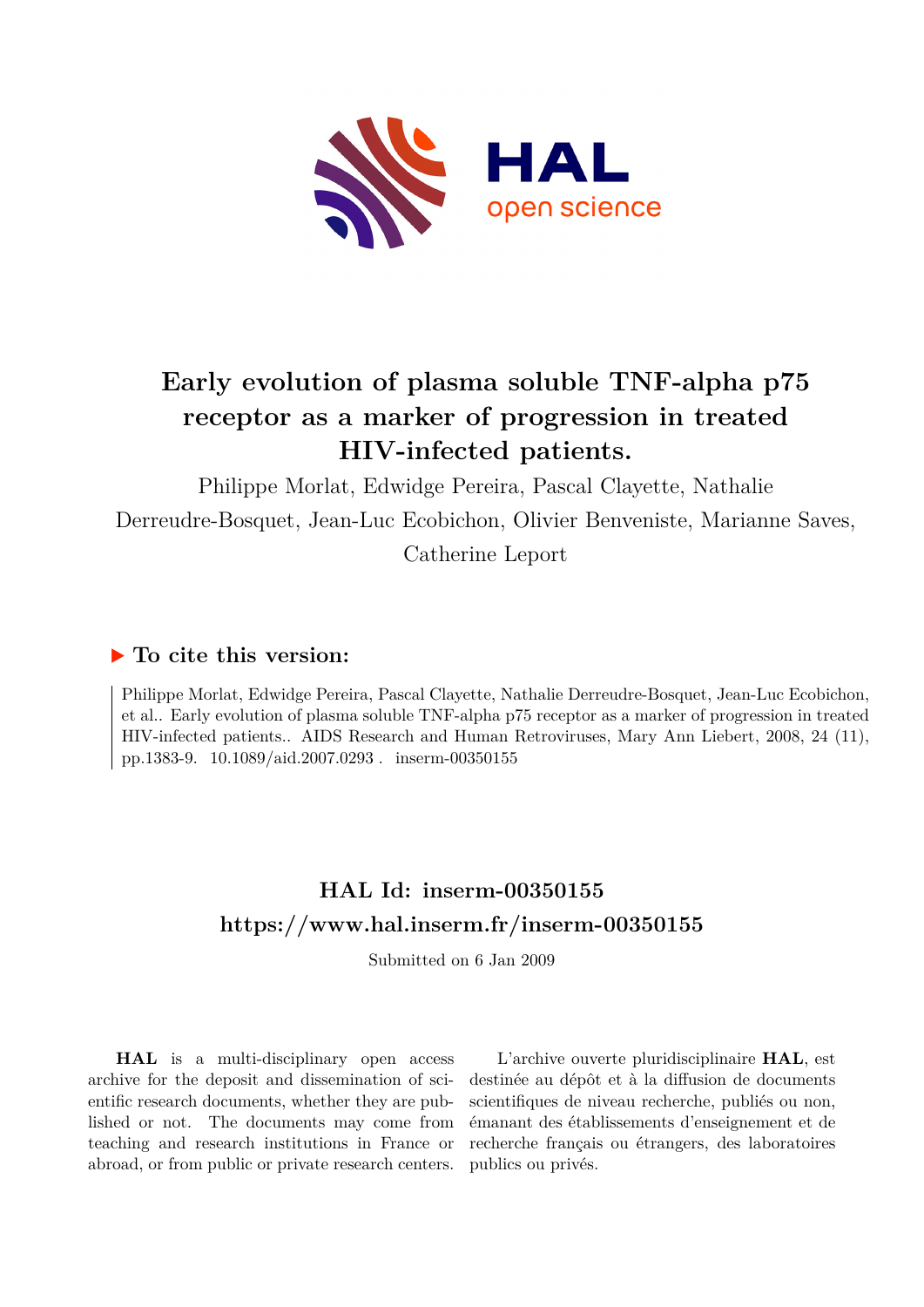# Early Evolution of Plasma Soluble  $TNF$ - $\alpha$  p75 Receptor as a Marker of Progression in Treated HIV-Infected Patients

P. Morlat,<sup>1,2</sup> E. Pereira,<sup>2</sup> P. Clayette,<sup>3</sup> N. Derreudre-Bosquet,<sup>3</sup> J-L. Ecobichon,<sup>4</sup> O. Benveniste,<sup>5</sup> M. Saves,<sup>2</sup> C. Leport,<sup>4</sup> and the ANRS CO8 Aproco-Copilote Study Group<sup>\*</sup>

# **Abstract**

We evaluated the prognostic value of different mediators of inflammation: TNF-*-* and its soluble receptor p75, platelet-activating factor, and glutathione tripeptide in a case–control study nested within a cohort of 1281 patients infected by the human immunodeficiency virus (HIV) started on highly active antiretroviral treatment (HAART). During the first year of HAART, 16 cases experienced an AIDS-defining event and 6 experienced an evolution of T CD4<sup>+</sup> cell count <100/mm<sup>3</sup>. Forty-four controls who did not progress during the same followup period were matched for age, baseline CD4<sup>+</sup>, and HIV-RNA. In the control group, plasma levels of TNF- $\alpha$ and its soluble receptor p75 decreased significantly from baseline to month 4: from 11.0 to 8.7 pg/ml ( $p < 0.001$ ) and from 27.3 to 22.8 pg/ml ( $p < 0.003$ ), respectively. Furthermore the decrease of TNF- $\alpha$  and its soluble receptor p75 was larger in nonprogressors than in progressors ( $p = 0.003$ ). Measurement of TNF- $\alpha$  soluble receptor p75 may be of interest as an additional marker of early antiretroviral effect.

# **Introduction**

THE CHRONIC IMMUNE ACTIVATION SPECIFIC TO HIV DISEASE<br>contributes to HIV disease pathogenesis. Several cohorts have already shown the prognostic value of plasma levels of tumor necrosis factor-*α* (TNF-*α*) and especially of its soluble TNF-*α* p75 receptor (sR-TNF-*α* p75) for HIV disease progression.1–7 These studies were mainly conducted before the era of highly active antiretroviral therapy (HAART) and information is lacking on the relationship between  $sR$ -TNF- $\alpha$ p75 or other immune markers with clinical progression in patients receiving HAART. In a previous study, we showed a correlation between the evolution of plasma levels of immune markers, especially sR-TNF-α p75, and simultaneous immunovirological responses in HAART-treated patients. However, this study did not assess the prognostic role of early variations of these markers on HIV disease progression.<sup>8</sup>

In addition, the prognostic role of other inflammatory mediators remains currently unknown. The platelet-activating

factor (PAF; 1-*O*-alkyl-2-acetyl-*sn*-glyceryl-3-phosphorylcholine) may play a role in inflammatory and immune responses<sup>9</sup> and some of its antagonists had *in vitro* antiretroviral properties.<sup>10,11</sup> Inflammatory processes triggered by PAF are mediated by interactions with a specific PAF receptor<sup>12</sup> and restrained by a enzymatic PAF-inactivating system, including plasma PAF acetylhydrolases (PAF-AH) that catalyzes the hydrolysis of the *sn*-2 ester bond of PAF.13 Because PAF-AH is important for regulation of plasma PAF concentration, the dosage of plasma PAF activity is considered more reliable than PAF. Oxidative stress may also contribute to inflammatory processes in HIV disease and may be measured either by the major antioxidant in the organism, the glutathione tripeptide (GSH or  $L$ - $\gamma$ -glutamyl- $L$ -cysteinylglycine),<sup>14</sup> whose low level is associated with poor survival in HIV-infected patients, $15$  or the activity of GSH peroxidases (GSH-Px), which oxidizes GSH in its disulfide form (GSSG). GSH-Px associated with superoxide dismutases (SOD) is an important initial component in cellular defenses against reactive oxygen species (ROS) toxicity, e.g.,

<sup>1</sup>CHU Bordeaux, 33075 Bordeaux, France and Université Victor Segalen Bordeaux 2, 33076 Bordeaux, France.

<sup>&</sup>lt;sup>2</sup>INSERM, U593, 33076 Bordeaux, France and Institut de Santé Publique, d'Epidémiologie et de Développement, Université Victor Segalen<br>Bordeaux 2, 33076 Bordeaux, France.

<sup>&</sup>lt;sup>3</sup>Laboratoire de Neurovirologie, SPI-BIO CEA, 92265 Fontenay aux Roses Cedex, France.

<sup>4</sup>Assistance Publique-Hôpitaux de Paris, Hôpital Bichat and Université Paris 07 Denis Diderot, 75018 Paris, France.

<sup>5</sup>Assistance Publique-Hôpitaux de Paris, Hôpital Pitié-Salpêtrière and UMPC Université Paris 06, 75013 Paris, France.

<sup>\*</sup>Members of the ANRS CO8 APROCO-COPILOTE Study Group are listed in the Appendix.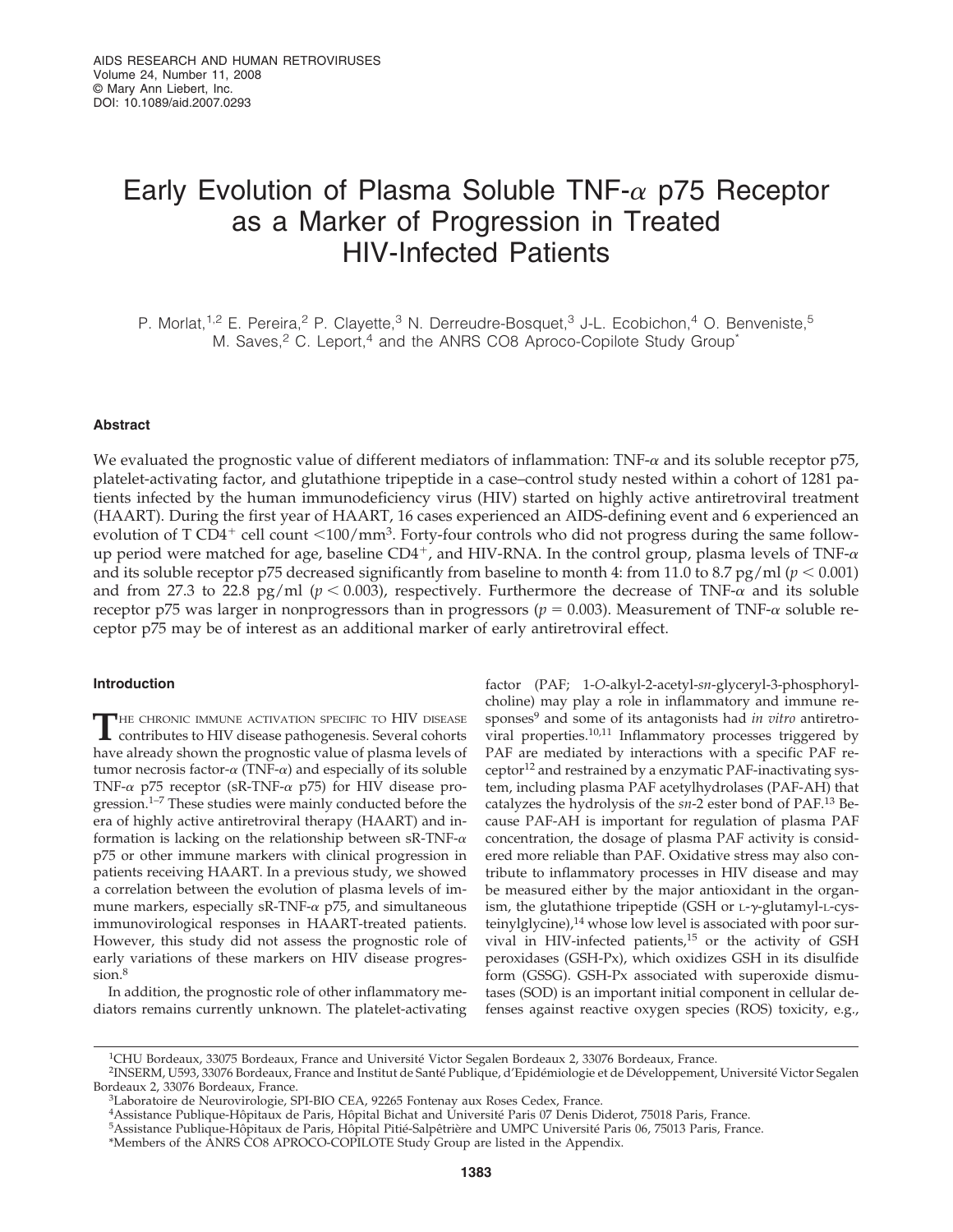superoxide anions  $(O_2^{\circ -})$  and hydrogen peroxide  $(H_2O_2)$ . Moreover, HIV, by subverting the intracellular cysteine pool for its own replication, is able to decrease GSH biosynthesis<sup>16</sup> and to generate a production of inflammatory mediators such as  $\text{TNF-}\alpha$ .<sup>17</sup>

In the context of the well-validated surrogacy value of CD4- lymphocyte count and plasma HIV-RNA levels, which are the cornerstones of the laboratory follow-up in HIV-infected treated patients, we assessed the potential additive prognostic value of plasma levels of TNF, sR-TNF-*-* p75, PAF-AH, GSH, and GSH-Px on the progression of HIV infection in HAART-treated patients.

# **Materials and Methods**

The study was a case–control study nested within the APROCO-COPILOTE cohort. This cohort is a prospective study of the French National Agency for Research on AIDS and viral hepatitis (ANRS CO8) that enrolled consecutively adult HIV-infected patients who for the first time started a protease inhibitor (PI)-containing regimen in 1997–1998 and were followed in 47 French clinical wards.<sup>18</sup> Standardized clinical and biological data are collected at baseline, 1 and 4 months after enrolment, and every 4 months thereafter. Investigators are requested to report clinical progression and deaths to the coordinating center as soon as they are known. In the current analysis, cases (i.e., rapid progressors) were defined as patients who experienced HIV disease progression during the first year of treatment. Disease progression was defined as an occurrence of a new AIDS-defining event according to the CDC definition $^{19}$  or a T CD4<sup>+</sup> cell count decline below  $100/mm^3$  (two repeated measurements). Two control subjects (i.e., nonprogressors) per case were matched for age ( $\pm$  5 years), baseline T CD4<sup>+</sup> cell count ( $\pm$ 80/mm<sup>3</sup>), and plasma HIV-1 RNA ( $\pm$ 0.3 log<sub>10</sub> copies/ml) ; these patients did not experience any clinical or biological progression as defined previously during their first year of HAART. All eligible cases and controls were selected if they had available plasma frozen at inclusion, at month 1 (M1), and at month 4 (M4) follow-up visits.

# *Measurement of virological and immunological parameters*

CD4- counts were measured by flow cytometry and plasma HIV-1 RNA levels were assessed using the local available assays, mainly bDNA Chiron 2.0 (detection threshold of 500 copies/ml or 2.7  $log_{10}$  copies/ml) or PCR by Amplicor-Roche (detection threshold of 200 copies/ml or 2.3  $log_{10}$  copies/ml).

Plasma concentrations of TNF- $\alpha$  and its soluble p75 receptor were measured using specific R&D Systems ELISA (Nivelles, Belgium), whereas plasma PAF-AH activity and plasma GSH and GSH-Px levels were quantified using Cayman Chemical assays (Ann Arbor, MI). These dosages were used according to the manufacturer's recommendations.

### *Statistical analysis*

Comparisons between progressors and nonprogressors were performed by a Chi-square test for proportions and by a Wilcoxon test for median values. Evolution of immune markers was studied between baseline and M4 using a multivariate linear mixed model making it possible to test for effect of time and of disease progression. Models were adjusted for age, history of AIDS, and baseline CD4<sup>+</sup> cell count, plasma HIV RNA level, and hemoglobin. Before entering the values of immune markers in the model, they were  $log_e$ transformed to normalize the distribution. Analyses were performed using the Statistical Analysis System Software (version 8.2, SAS Institute, Cary, NC).

# **Results**

# *Study population and baseline characteristics*

Among the 26 patients of the APROCO-COPILOTE cohort who had clinical or laboratory progression during the first year of follow-up, 22 had a complete collection of frozen blood samples (baseline, M1, and M4) and were retained in the analysis as cases: 16 had experienced at least one clinical AIDS-defining event (Table 1) and 6 experienced biological progression only (the lowest levels of CD4<sup>+</sup> lymphocyte count experienced by these patients were 19, 21, 65, 82, 69, and 54/mm<sup>3</sup>). Among the 22 progressors, 8 progressed early (between M1 and M4) and 14 progressed later (between M4 and M12). Forty-four nonprogressors were appropriately matched for age, baseline CD4<sup>+</sup> cell count, and plasma HIV-1 RNA.

On average, patients were 36 years old and were mainly infected through sexual contacts (Table 2). The median  $CD4^+$ cell count was  $120/\text{mm}^3$  and HIV-1 RNA 4.5 log<sub>10</sub> copies/ml. Progressors and nonprogressors differed only for median baseline hemoglobin level, 12.1 vs. 13.8 g/dl, respectively  $(p = 0.02)$ .

# *Evolution of laboratory markers during the first 4 months of HAART*

CD4<sup>+</sup> lymphocyte count. From baseline to M1 and M4, median CD4<sup>+</sup> lymphocyte count increased from 125 to 201 (at M1) and  $197/\text{mm}^3$  (at M4) in nonprogressors ( $p < 10^{-4}$ ) but only from 113 to 148 (at M1) and  $151/mm^3$  (at M4) in those patients who rapidly progressed ( $p = 0.22$ , NS).

Plasma HIV-1 RNA. During the same follow-up period, median plasma HIV-1 RNA level decreased from 4.6 to 2.7 in nonprogressors  $(p < 10^{-3})$  and from 4.5 to 2.5 log<sub>10</sub>

TABLE 1. CLINICAL EVENTS OCCURRING DURING THE FIRST YEAR OF HIGHLY ACTIVE ANTIRETROVIRAL THERAPY IN 22 CASES, ANRS CO8 APROCO-COPILOTE

| Description of event           | Number of patients |  |
|--------------------------------|--------------------|--|
| Cytomegalovirus retinitis      |                    |  |
| Kaposi sarcoma                 | З                  |  |
| Non-Hodgkin lymphoma           |                    |  |
| Pneumocystis carinii pneumonia |                    |  |
| Toxoplasmic encephalitis       |                    |  |
| Progressive multifocal         |                    |  |
| leukoencephalopathy            |                    |  |
| HIV encephalitis               |                    |  |
| Pulmonary tuberculosis         |                    |  |
| Esophageal candidiasis +       |                    |  |
| disseminated tuberculosis      |                    |  |
| Cerebral nocardiosis           |                    |  |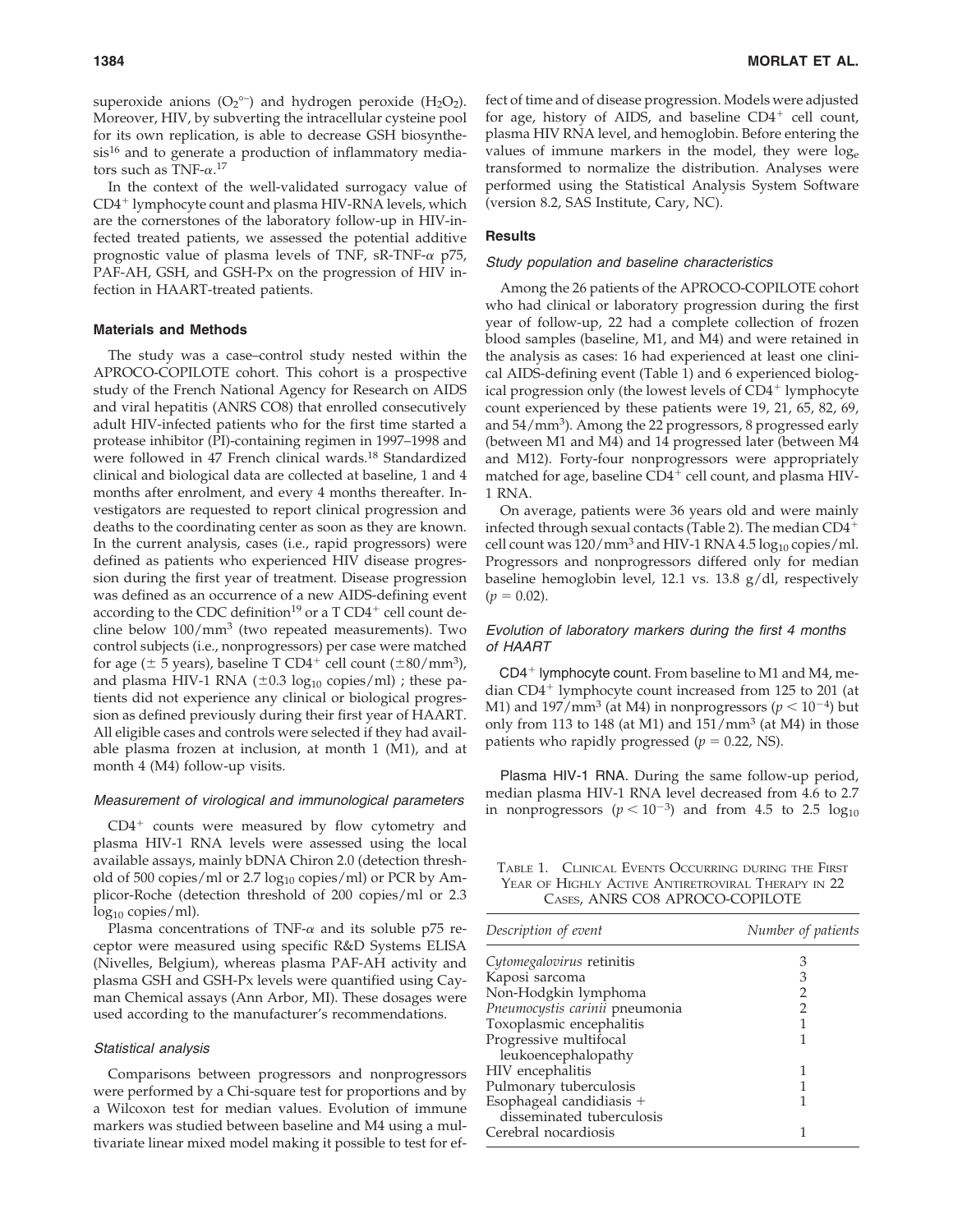|                                                       | Cases<br>Progression within<br>the first year of<br><b>HAART</b> <sup>a</sup><br>$(n = 22)$ | Controls<br>Nonprogression<br>within the first year of<br><b>HAART</b> <sup>a</sup><br>$(n = 44)$ | p    |
|-------------------------------------------------------|---------------------------------------------------------------------------------------------|---------------------------------------------------------------------------------------------------|------|
| Median age in years (range)                           | $35.1(28.2 - 40.7)$                                                                         | $37.7(33.0-40.5)$                                                                                 | 0.61 |
| HIV transmission category, $n$ (%)                    |                                                                                             |                                                                                                   |      |
| Heterosexuals                                         | 9(40.9)                                                                                     | 14 (31.8)                                                                                         | 0.62 |
| Men who have sex with men                             | 8(36.4)                                                                                     | 17 (38.6)                                                                                         |      |
| Intravenous drug users                                | 3(13.6)                                                                                     | 11(25.0)                                                                                          |      |
| Other                                                 | 2(9.1)                                                                                      | 2(4.6)                                                                                            |      |
| CDC <sup>b</sup> clinical stage, $n$ (%)              |                                                                                             |                                                                                                   |      |
| А                                                     | 5(22.7)                                                                                     | 17 (38.6)                                                                                         | 0.21 |
| B                                                     | 4(18.2)                                                                                     | 11(25.0)                                                                                          |      |
|                                                       | 13(59.1)                                                                                    | 16(36.4)                                                                                          |      |
| Median $CD4^+$ cells/mm <sup>3</sup> (range)          | $113(60 - 252)$                                                                             | $125(61-249)$                                                                                     | 0.72 |
| Median HIV1-RNA (log <sub>10</sub> copies/ml) (range) | $4.5(3.4-5.5)$                                                                              | $4.6(3.3-5.5)$                                                                                    | 0.95 |
| Median plasma haemoglobin (g/dl) (range)              | $12.1(10.1-13.8)$                                                                           | $13.8(11.9-15.1)$                                                                                 | 0.02 |
|                                                       |                                                                                             |                                                                                                   |      |

| TABLE 2. BASELINE CHARACTERISTICS OF CASES AND CONTROLS INCLUDED |  |
|------------------------------------------------------------------|--|
| IN THE ANALYSIS, ANRS CO8 APROCO-COPILOTE                        |  |

aHAART, highly active antiretroviral therapy.

bCDC, Centers for Disease Control.

copies/ml in progressors ( $p = 3.10^{-4}$ ); these decreases were not statistically different between the two groups ( $p = 0.32$ ).

In nonprogressors, HIV-1 RNA reached undetectable levels (below 2.3  $log_{10}$  copies/ml) in 33% at M1 and 45% at M4 vs. 37% and 55% in progressors; these variations were not significantly different between the two groups ( $p = 0.8$  and  $p = 0.5$ , respectively).

Plasma sR-TNF- $\alpha$  p75 and TNF- $\alpha$  levels. Among nonprogressors, median plasma sR-TNF-α p75 and TNF-α decreased significantly from baseline to M4: from 11.0 to 8.7 pg/ml  $[-0.10 \text{ log}_e \text{ pg/ml/month}$  (adjusted  $p < 0.001$ )] and from 27.3 to 22.8 pg/ml [–0.06 loge pg/ml/month (adjusted  $p < 0.003$ ], respectively (Table 3 and Fig. 1). Ajusted *p*-values of the variations between M0 and M4 did not change if undetectability of viral load at M4 was included as an additional variable in the models. Conversely, no significant decrease was observed in progressors (–0.007 loge pg/ml/month for sR-TNF-*-* p75 and –0.04 loge pg/ml/ month for TNF-α).

Among nonprogressors, median plasma sR-TNF-α p75 decreased significantly from baseline to M4 either in the 19 patients who achieved viral suppression at M4 or in the 25 who did not  $(p < 0.001$  in both subgroups). Among progressors, no significant variation of plasma sR-TNF-α p75 was observed either in the 12 patients who achieved viral suppression at M4 or in the 10 who did not.

Finally, the decrease of plasma sR-TNF-α p75 between M0 and M4 was larger in nonprogressors than in progressors  $(p = 0.003)$  but no significant difference was found for variations of TNF- $\alpha$  between the two groups (Table 3).

Between M0 and M1 we noticed that the median evolution of sR-TNF- $\alpha$  p75 was -2 pg/ml in nonprogressors and + 0.5 pg/ml in progressors: the differences between these variations were also highly significant ( $p = 0.01$ ). For TNF- $\alpha$  (-3) pg/ml in nonprogressors and –1.8 pg/ml in progressors) no significant difference was found between the two groups.

Plasma GSH level. A significant increase of plasma GSH level was observed in nonprogressors from baseline to M4:  $3.9$ – $4.6 \mu$ mol/ml (+ $0.04 \log_e \mu$ mol/ml/month, adjusted  $p=$ 0.008). No significant evolution was reported in progressors. Nevertheless, the overall evolution did not differ between patients who progressed and those who did not progress.

Between M0 and M1 we did not notice significant variations of median plasma GSH either in nonprogressors (+0.5  $\mu$ mol/ml) or in progressors (+1  $\mu$ mol/ml) and no significant difference was found between the two groups.

Plasma GSH-Px and PAF-AH levels. Plasma GSH-Px did not significantly change between baseline and M4, either in nonprogressors ( $p = 0.99$ ) or progressors ( $p = 0.07$ ). Similar trends were found for the evolution of plasma PAF-AH. No significant change within or between groups was observed between M0 and M1 for both markers.

# **Discussion**

The decrease of plasma sR-TNF-α p75 was larger in nonprogressors than in progressors while the two groups were appropriately matched for baseline CD4<sup>+</sup> lymphocyte count and plasma HIV-1 RNA and while differences of virological responses between groups did not explain the differences of HIV disease progression. As a result of our study design the sR-TNF-α p75 plasma level might be considered as a prognostic marker, in addition to baseline CD4<sup>+</sup> and plasma HIV RNA in HAART-treated patients. Whereas the prognostic value of sR-TNF- $\alpha$  p75 plasma level variations within the first 4 months is obvious, the simultaneous variations of plasma HIV-RNA did not make it possible to predict HIV disease progression in our study.

If plasma levels of HIV-RNA and CD4<sup>+</sup> cell count are highly predictive of progression to AIDS or death, they do not explain all the variability of disease progression.<sup>3,20,21</sup> We assume, as do others, that if an additional marker is required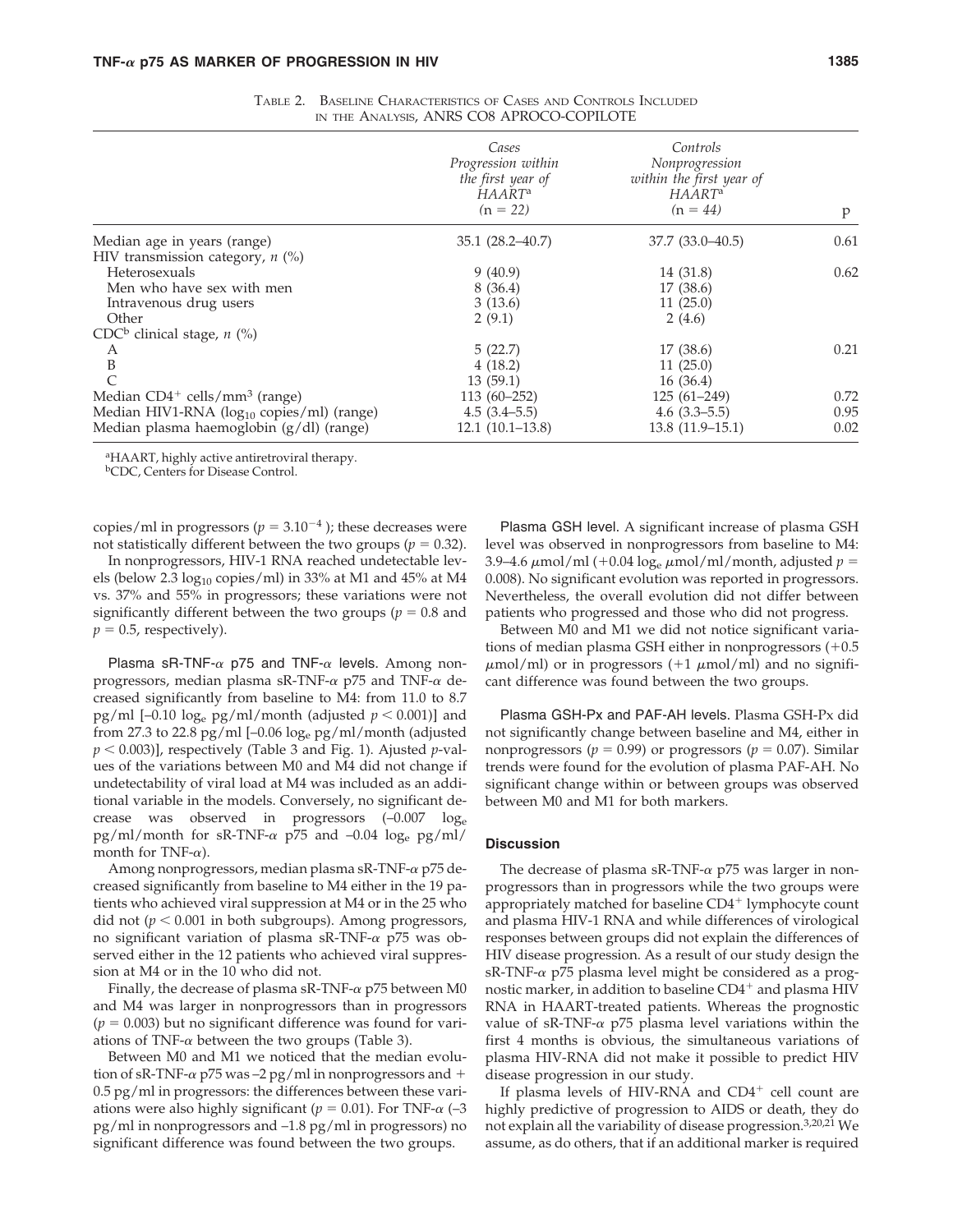|                                                       | Nonprogressor       |                  |       |
|-------------------------------------------------------|---------------------|------------------|-------|
|                                                       | Progressor group    | group            |       |
|                                                       | $(n = 22)$          | $(n = 44)$       | $p^a$ |
| Median HIV-1 RNA log <sub>10</sub> copies/ml) (range) |                     |                  |       |
| <b>Baseline</b>                                       | $4.5(3.4-5.6)$      | $4.6(3.3-5.5)$   | 0.95  |
| Month 1                                               | $2.7(2.5-3.8)$      | $2.7(2.6-3.1)$   | 0.64  |
| Month 4                                               | $2.5(2.3-3.4)$      | $2.7(2.3 - 2.7)$ | 0.93  |
| HIV RNA $\leq 500$ copies/ml, n (%)                   |                     |                  |       |
| <b>Baseline</b>                                       | 3(13.6)             | 2(4.6)           | 0.32  |
| Month 1                                               | 8(36.4)             | 14 (32.6)        | 0.76  |
| Month 4                                               | 12 (54.6)           | 19 (45.2)        | 0.48  |
| Median sR-TNF- $\alpha$ p75 (pg/ml) (range)           |                     |                  |       |
| <b>Baseline</b>                                       | $14.1 (8.3 - 20.3)$ | $11.0(7.5-22.4)$ | 0.73  |
| Month 1                                               | $14.6(8.3-19.9)$    | $9.0(6.6-13.8)$  | 0.07  |
| Month 4                                               | $11.5(6.1-20.3)$    | $8.7(5.9-11.5)$  | 0.05  |
| Median TNF- $\alpha$ (pg/ml) (range)                  |                     |                  |       |
| <b>Baseline</b>                                       | 35.7 (20.0-44.5)    | 27.3 (19.9-42.3) | 0.53  |
| Month 1                                               | $33.9(23.8 - 45.4)$ | 24.3 (18.6–35.7) | 0.09  |
| Month 4                                               | 28.7 (18.6–37.8)    | 22.8 (18.4–29.2) | 0.12  |
| Median PAF-AH $(\mu$ mol/min/ml) (range)              |                     |                  |       |
| Baseline                                              | $10.0 (7.0 - 12.6)$ | $10.6(8.2-13.0)$ | 0.72  |
| Month 1                                               | $11.8(7.7-14.0)$    | $10.3(7.4-12.6)$ | 0.21  |
| Month 4                                               | $10.5(7.9-14.4)$    | $9.9(8.5-12.8)$  | 0.66  |
| Median GHS $(\mu \text{mol}/\text{ml})$ (range)       |                     |                  |       |
| Baseline                                              | $3.9(2.9-6.1)$      | $4.0(3.4-5.2)$   | 0.88  |
| Month 1                                               | $4.9(3.4-6.7)$      | $4.5(3.1-6.1)$   | 0.63  |
| Month 4                                               | $4.6(3.5-6.5)$      | $4.7(3.4-5.6)$   | 0.82  |
| Median GHS-Px (ng/ml) (range)                         |                     |                  |       |
| <b>Baseline</b>                                       | 604 (471-729)       | 652 (546-800)    | 0.37  |
| Month 1                                               | 609 (376-706)       | 656 (505-825)    | 0.11  |
| Month 4                                               | 642 (430-728)       | 700 (568-788)    | 0.33  |

TABLE 3. EVOLUTION OF HIV-1 RNA AND IMMUNE MARKERS BETWEEN BASELINE AND MONTH 4 IN CASES (PROGRESSION DURING THE FIRST YEAR OF HIGHLY ACTIVE ANTIRETROVIRAL TREATMENT) AND CONTROLS (NONPROGRESSION), APROCO-COPILOTE ANRS CO8

aComparison between progressors and nonprogressors.

to predict more accurately HIV disease progression, the use of sR-TNF- $\alpha$  p75 might then be taken into account.<sup>22</sup>

Other inflammatory markers evaluated, i.e., TNF- $\alpha$ , PAF-AH, GSH, and GSH-Px levels, were not associated with disease progression. Although not established as having a prognostic value, the increase in GSH level in no progressing patients is nevertheless consistent with the deleterious effect of glutathione deficiency in progression of HIV disease.<sup>15,16</sup>

In our study, TNF-α plasma level was not associated with HIV disease progression. TNF-α itself may be difficult to detect in the circulation because of its rapid clearance and the use of assays unable to detect TNF bound to sR-TNF-*-* p75.<sup>23</sup> In contrast, sR-TNF-α p75 is easily detectable in the plasma of HIV-infected patients and plasma sR-TNF-*-* p75 may be considered as a long-term marker of TNF effects.<sup>24,25</sup>

The limited size and the case–control design of our study comparing two groups matched for age, baseline CD4 count, and HIV-1 RNA restrict the interpretation of our results to the additive role of plasma immune markers to already well-known surrogate markers as we cannot make inferences regarding the intrinsic prognostic role of the markers. Other observational studies are necessary to confirm the prognostic role of sR-TNF- $\alpha$  p75 on disease progression under HAART and to reevaluate those of other inflammatory markers, particularly for components of the GSH system; these further evaluations could also be of value to assess if markers of immune status, such as CD8 T cell activation, are prognostic of the failure of HAART, which is still a controversial issue.<sup>26-28</sup> During the chronic phase of HIV infection, particularly in progressors and even in patients undergoing HAART, the functionality of HIV-specific CD8 T cells is gradually altered, partly due to persistent antigenic stimulation and progressive loss of CD4 T cells.29 The TNF system, by its ability to interfere with HIV replication, apoptosis, and T cell activation, could play a major role in this functionality of CD8 T cells $30$  and the relationship between the TNF system and the activation status of CD8 T cells would then be particularly interesting to study. Concerning the GSH system, the depletion of GSH and GSH-PX in blood was confirmed during the acute infection of monkies by SHIV.31 Nevertheless, even if a correlation was observed between GSH in blood and lymphocyte proliferative responses in HIV-infected patients, this correlation is not associated with variations for HIV viral load and CD4 and CD8 counts.<sup>32</sup> Moreover, during chronic infection, no significant associations were found by Stephensen *et al*. <sup>33</sup> between GSH and GSH-Px concentrations in blood and the severity of HIV disease. As a consequence, it seems difficult at present to consider these elements of the antioxidant defenses as markers of HAART failure.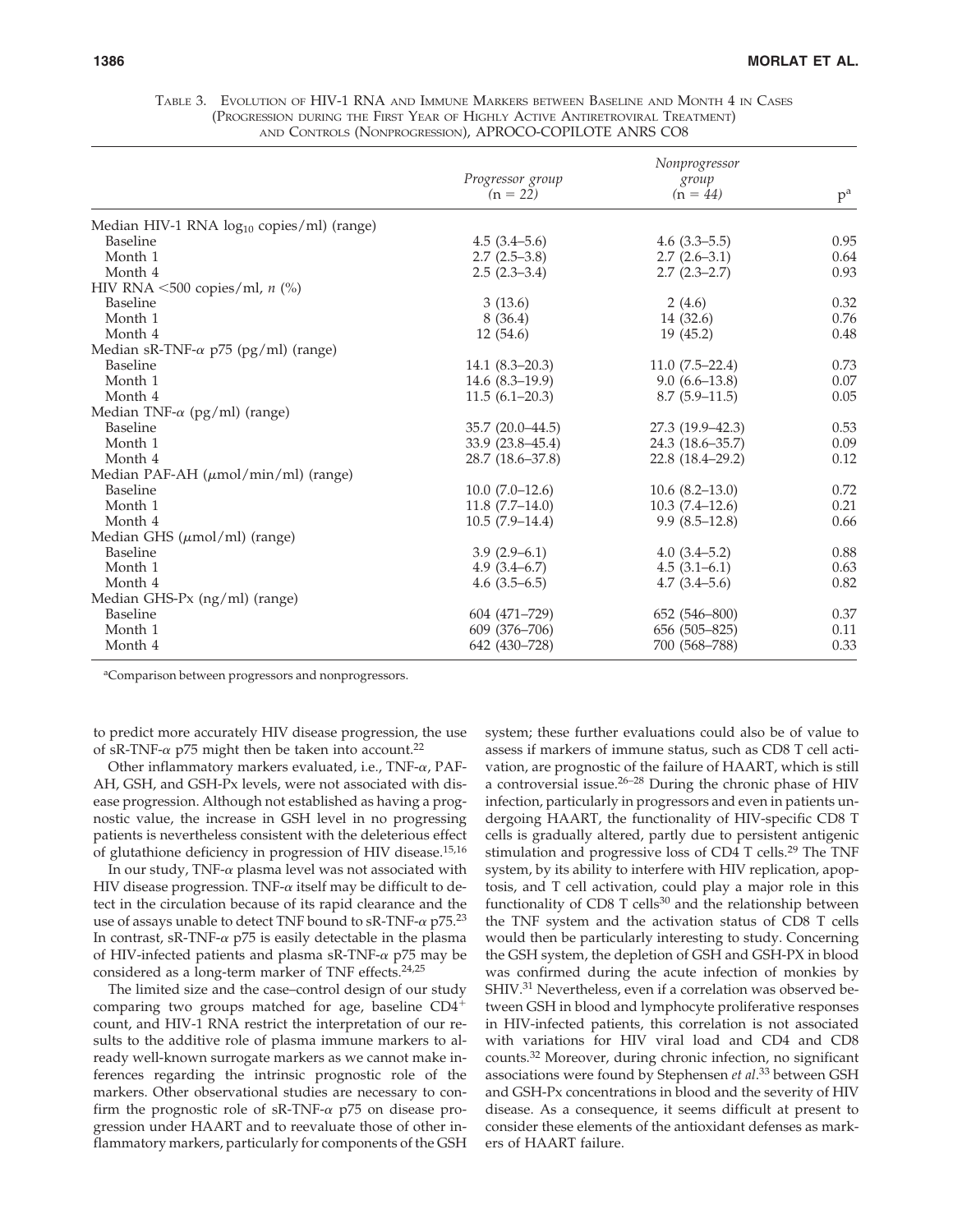

**FIG. 1.** Evolution of plasma sR-TNF $\alpha$  p75 (with 95% confidence interval) in cases (clinical or laboratory progression within 1 year after starting highly active antiretroviral therapy) and controls (who did not progress within the first year of HAART), modeling using a linear mixed model, ANRS CO8 APROCO-COPILOTE.

Our findings may be explained by the relations between the TNF system and HIV replication. HIV enhances  $TNF-\alpha$ production in various cells and, in turn, this activation induces activation of  $NF- $\kappa$ B$ , enhancing HIV replication through an amplification circle.<sup>34-36</sup> Therefore, the increased activation of the TNF system may be either the cause or the result of an increase of HIV-RNA. It has already been suggested that persistent activation of the TNF system may be involved in treatment failure<sup>7</sup> and that decreased TNF activity may lead to low-grade viral replication in HAARTtreated patients.5,37 In this context the impact of antiinflammatory or anti-TNF drugs might be of interest; thalidomide induced, *in vitro*, a decrease of HIV type 1 replication in human macrophages, but its use for countering oral esophageal ulcers was not associated with a reduction of plasma levels of HIV RNA, TNF-*α*, or its soluble receptors.<sup>38–40</sup> Conversely, pentoxiphylline therapy improved constitutional manifestations and sustained CD4 counts among asymptomatic HIVinfected individuals.<sup>41</sup>

If sR-TNF-α p75 plasma levels reflect the activation of the TNF system, we may hypothesize that it also reflects an activity of HIV disease that is not explored by the measurement of plasma HIV RNA: in this way activation of inflammatory pathways has recently been considered as having a potential deleterious impact on morbidity in HIV-infected patients.42 Optimization of antiretroviral therapy might then be considered in patients with high sR-TNα p75 and low HIV-RNA plasma levels and, conversely, therapeutic reductions could be assessed in patients with low HIV-RNA and low sR-TNF-α p75 plasma levels.

CD4<sup>+</sup> cell count is the only immune marker routinely measured in HIV-infected subjects, but its evolution under treatment is slow and widely varies among HAART-treated patients. An increase of plasma soluble markers may be an earlier marker of poor progression by preceding the increase of HIV RNA and the decrease of CD4<sup>+</sup> lymphocyte counts for several months.<sup>43</sup> Therefore, our results suggest that plasma sR-TNF- $\alpha$  p75 could be an early marker for treatment failure, allowing treatment adaptations as soon as possible. Moreover,  $CD4^+$  cell count does not reflect the activation status of the immune system, although it is of particular interest in the case of discordant immunovirological responses to treatment, especially when the  $CD4^+$  count and plasma HIV-1 RNA are both low. Measurement of plasma sR-TNF-α p75 might then be an earlier and additive marker of the immunological effect of antiretroviral therapy. If the prognostic value of plasma sR-TNF-α p75 level to predict failure of HAART is confirmed by further evaluations, the use of this immune marker should be considered during the development of new antiretrovirals or immune therapies.

# **Appendix**

### *APROCO-COPILOTE ANRS CO8 Study Group*

Scientific Committee: Steering Committee: *Principal Investigators*: C. Leport, F. Raffi; *Methodology*: G. Chêne, R. Salamon; *Social Sciences*: J-P. Moatti, J. Pierret, B. Spire; *Virology*: F. Brun-Vézinet, H. Fleury, B. Masquelier; *Pharmacology*: G. Peytavin, R. Garraffo; *Other members*: D. Costagliola, P. Dellamonica, C. Katlama, L. Meyer, D. Salmon, A. Sobel ; Events Validation Committee: L. Cuzin, M. Dupon, X. Duval, V. Le Moing, B. Marchou, T. May, P. Morlat, C. Rabaud, A. Waldner-Combernoux; *Project Coordination*: F. Collin-Filleul; *ANRS Representatives*: Nadine Job-Spira, Marcia Trumeau; *Observer*: M. Garré; Clinical Research Group: V. Le Moing, C. Lewden.

### *Data monitoring and statistical analysis*

C. Alfaro, S. Boucherit, AD Bouhnik, C. Brunet-François, M.P. Carrieri, M. Courcoul, F. Couturier, J.L. Ecobichon, M. François, V. Guiyedi, L. Iordache. P. Kurkdji, JP Legrand, S. Martiren, E. Pereira, M. Préau, C. Protopopescu, C. Roy, J. Surzyn, A. Taieb, V. Villes, H. Zouari.

*Promotion:* Agence Nationale de Recherches sur le Sida et les hépatites virales (ANRS, Action Coordonnée no. 7).

*Other Supports:* Collège des Universitaires de Maladies Infectieuses et Tropicales (CMIT ex APPIT), Sidaction Ensemble contre le Sida, et laboratoires: Abbott, Boehringer-Ingelheim, Bristol-Myers Squibb, Glaxo-SmithKline, Roche.

*Clinical Centers (coordinators):* Amiens (Pr. J.L. Schmit), Angers (Dr. J.M. Chennebault), Belfort (Dr. J.P. Faller), Besançon (Pr. J.L. Dupond, Dr. J.M. Estavoyer, Dr. Drobachef), Bobigny (Pr. O. Bouchaud), Bordeaux (Pr. M. Dupon, Pr. Longy-Boursier, Pr. P. Morlat, Pr. J.M. Ragnaud), Bourg-en-Bresse (Dr. P. Granier), Brest (Pr. M. Garré), Caen (Pr. R. Verdon), Compiègne (Dr. D. Merrien), Corbeil Essonnes (Dr. A. Devidas), Créteil (Pr. A. Sobel), Dijon (Pr. H. Portier), Garches (Pr. C. Perronne), Lagny (Dr. P. Lagarde), Libourne (Dr. J. Ceccaldi), Lyon (Pr. D. Peyramond), Meaux (Dr. C. Allard), Montpellier (Pr. J. Reynes), Nancy (Pr. T. May), Nantes (Pr. F. Raffi), Nice (Pr. J.G. Fuzibet, Pr. P. Dellamonica), Orléans (Dr. P. Arsac), Paris (Pr. E. Bouvet, Pr. F. Bricaire, Pr. P. Bergmann, Pr. J. Cabane, Dr. J. Monsonego, Pr. P.M. Girard, Pr. L. Guillevin, Pr. S. Herson, Pr. C. Leport, Pr. MC. Meyohas, Pr. J.M. Molina, Pr. G. Pialoux, Pr D.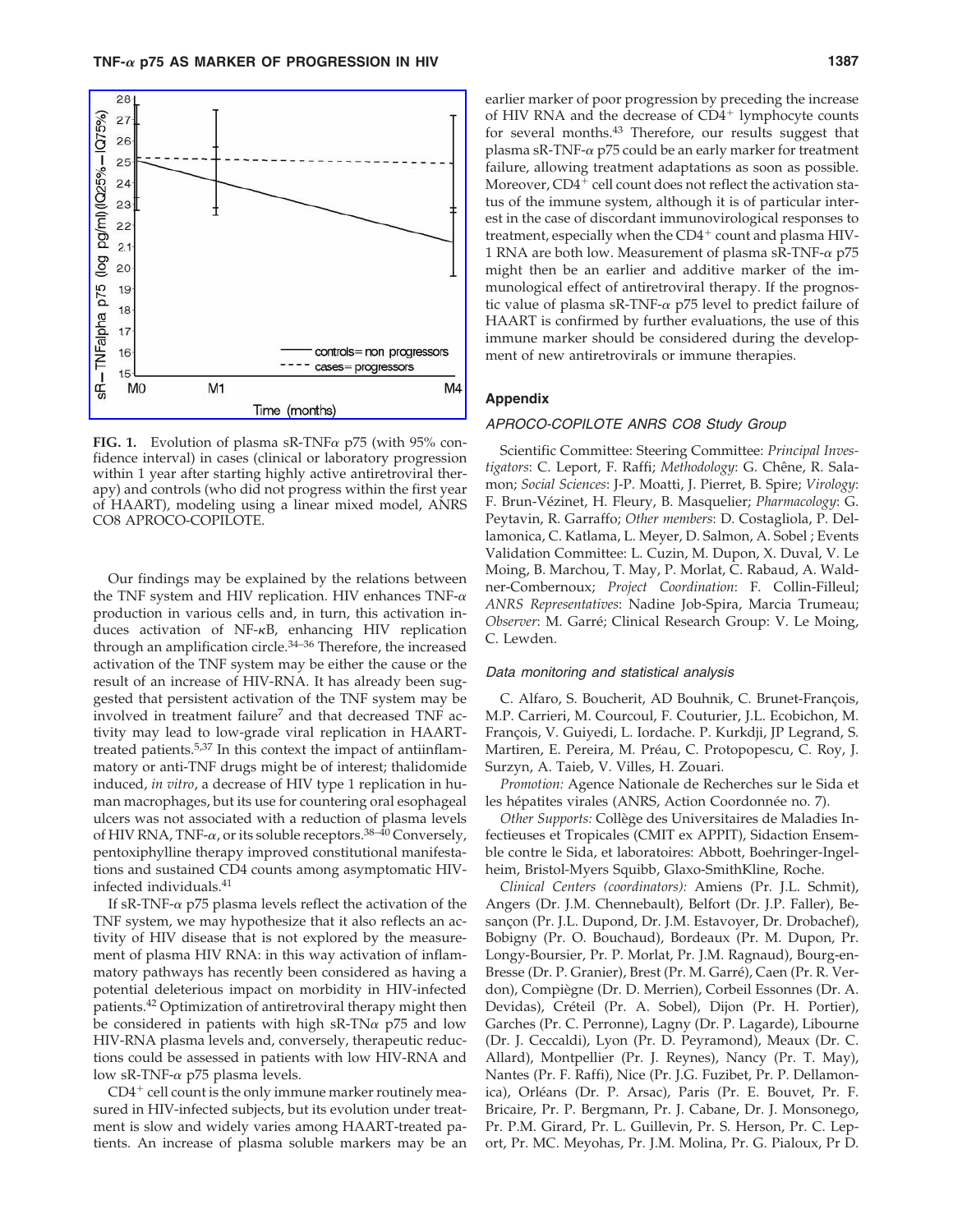Salmon), Poitiers (Pr. B. Becq-Giraudon), Reims (Pr. R. Jaussaud), Rennes (Pr. C. Michelet), Saint-Etienne (Pr. F. Lucht), Saint-Mandé (Pr. T. Debord), Strasbourg (Pr. J.M. Lang), Toulon (Dr. J.P. De Jaureguiberry), Toulouse (Pr. B. Marchou), Tours (Pr. J.M. Besnier).

# **Acknowledgments**

The authors wish to acknowledge the work of Geneviève Chêne for study design and helpful discussion and of Cécile Droz and Céline Aubenque for their technical assistance. The authors acknowledge the sponsorship of the French Research Agency for Research on AIDS (Agence Nationale de Recherches sur le Sida, ANRS, Action Coordonnée no. 7), financial support from the ANRS, and support from the Collège des Enseignants de Maladies Infectieuses et Tropicales (CMIT). Support for this specific study was provided by a grant from Paris 7 University (FAC-SIDA) for the measurements of plasma levels of immune markers

# **Disclosure Statement**

Support was provided by associated pharmaceutical companies: Abbott, Boehringer-Ingelheim, Bristol-Myers Squibb, Glaxo-SmithKline, Merck Sharp and Dohme, and Roche.

#### **References**

- 1. Godfried MH, van der Poll T, Weverling GJ, *et al*.: Soluble receptors for tumor necrosis factor as predictors of progression to AIDS in asymptomatic human immunodeficiency virus type 1 infection. J Infect Dis 1994;169:739–745.
- 2. Godfried MH, van der Poll T, Mulder JW, *et al*.: Soluble tumor necrosis factor receptors as surrogate markers for the assessment of zidovudine treatment in asymptomatic HIV-1 infection. J Acquir Immune Defic Syndr Human Retrovirol 1995;10:531–539.
- 3. Fahey J, Taylor J, Detels R, *et al*.: The prognostic value of cellular and serologic markers in infection with human immunodeficiency virus type 1. N Engl J Med 1990;322:166–172.
- 4. Zangerle R, Steinhuber S, Sarcletti M, *et al*.: Serum HIV-1 RNA levels compared to soluble markers of immune activation to predict disease progression in HIV-1-infected individuals. Int Arch Allergy Immunol 1998;116: 228–239.
- 5. Aukrust P, Muller F, Lien E, *et al*.: Tumor necrosis factor (TNF) system levels in human immunodeficiency virus-infected patients during highly active antiretroviral therapy: Persistent TNF activation is associated with virologic and immunologic treatment failure. J Infect Dis 1999;179:74–82.
- 6. Saves M, Morlat P, Chene G, *et al*.: Prognostic value of plasma markers of immune activation in patients with advanced HIV disease treated by combination antiretroviral therapy. Clin Immunol 2001;99:347–352.
- 7. Stein DS, Lyles RH, Graham NM, *et al*.: Predicting clinical progression or death in subjects with early-stage human immunodeficiency virus (HIV) infection: A comparative analysis of quantification of HIV RNA, soluble tumor necrosis factor type II receptors, neopterin, and beta2-microglobulin. Multicenter AIDS Cohort Study. J Infect Dis 1997;176: 1161–1167.
- 8. Bonnet F, Saves M, Morlat PH, *et al*.: Correlations of soluble interleukin-2 and tumor necrosis factor type II receptors with immunologic and virologic responses under HAART. J Clin Immunol 2002;22:75–82.
- 9. Prescott S, Zimmerman G, and McIntyre T: Platelet-activating factor. J Biol Chem 1996;268:17381–17384.
- 10. Kravchenko V, Pan Z, Han J, Herbert J, Ulevitch R, and Ye R: Platelet-activating factor induces NF-kappa B activation through a G protein-coupled pathway. J Biol Chem 1995; 270:14928–14934.
- 11. Le Naour R, Clayette P, Henin Y, *et al*.: Infection of human macrophages with an endogenous tumour necrosis factoralpha (TNF-alpha)-independent human immunodeficiency virus type 1 isolate is unresponsive to the TNF-alpha synthesis inhibitor RP 55778. J Gen Virol 1994;75:1379–1388.
- 12. Nakamura M, Honda Z, Izumi T, *et al*.: Molecular cloning and expression of platelet-activating factor receptor from human leukocytes. J Biol Chem 1991;266:20400–20405.
- 13. Tjoelker L and Stafforini D: Platelet-activating factor acetylhydrolases in health and disease. Biochem Biophys Acta 2000;1488:102–123.
- 14. Pietarinen-Runtti P, Lakari E, Raivio K, and Kinnula V: Expression of antioxidant enzymes in human inflammatory cells. Am J Physiol Cell Physiol 2000;278:118–125.
- 15. Herzenberg L, De Rosa S, Dubs J, *et al*.: Glutathione deficiency is associated with impaired survival in HIV disease. Proc Natl Acad Sci USA 1997;94:1967–1972.
- 16. Garaci E, Palamara A, Ciriolo M, *et al*.: Intracellular GSH content and HIV replication in human macrophages. J Leukoc Biol 1997;62:54–59.
- 17. Staal F, Roederer M, and Herzenberg L: Intracellular thiols regulate activation of nuclear factor kappa B and transcription of human immunodeficiency virus. Proc Natl Acad Sci USA 1990;87:9943–9947.
- 18. Le Moing V, Thiébaut R, Chêne G, *et al*.: Plasma HIV RNA as predictor of long-term increase of CD4+ cell counts in human immunodeficiency virus-infected patients initiating a protease-inhibitor containing regimen. *J Infect Dis* 2002; 185:471–480.
- 19. Centers for Disease Control and Prevention: 1993 revised classification system for HIV infection and expanded surveillance case definition for AIDS among adolescents and adults. MMWR Morb Mortal Wkly Rep 1992;41:1–19.
- 20. Hughes MD, Johnson VA, Hirsch MS, *et al*.: Monitoring plasma HIV-1 RNA levels in addition to CD4+ lymphocyte count improves assessment of antiretroviral therapeutic response. ACTG 241 Protocol Virology Substudy Team. Ann Intern Med 1997;126:929–938.
- 21. Mellors J, Munoz A, Giorgi J, *et al*.: Plasma viral load and CD4- lymphocytes as prognostic markers of HIV-1 infection. Ann Intern Med 1997;126:946–954.
- 22. Graham NM: The role of immunologic and viral markers in predicting clinical outcome in HIV infection. AIDS 1996; 10:S21–25.
- 23. Engelberts I, Moller A, Schoen G, van der Linden C, and Buurman W: Evaluation of measurement of human TNF in plasma by ELISA. Lymphok Cytok Res 1991;10:69–76.
- 24. Aderka D, Engelmann H, Maor Y, Brakebusch C, and Wallach D: Stabilization of the bioactivity of tumor necrosis factor by its soluble receptors. J Exp Med 1992;175:323–329.
- 25. Kalinkovich A, Geleziunas R, Kemper O, *et al*.: Increased soluble tumor necrosis factor receptor expression and release by human immunodeficiency virus type 1 infection. J Interferon Cytokine Res 1995;15:749–757.
- 26. Benito JM, Lopez M, Lozano S, Martinez P, Gonzales-Lahoz J, and Soriano V: CD38 expression on CD8 T lymphocytes as a marker of residual virus replication in chronically HIVinfected patients receiving antiretroviral therapy. AIDS Res Hum Retroviruses 2004;20:227–233.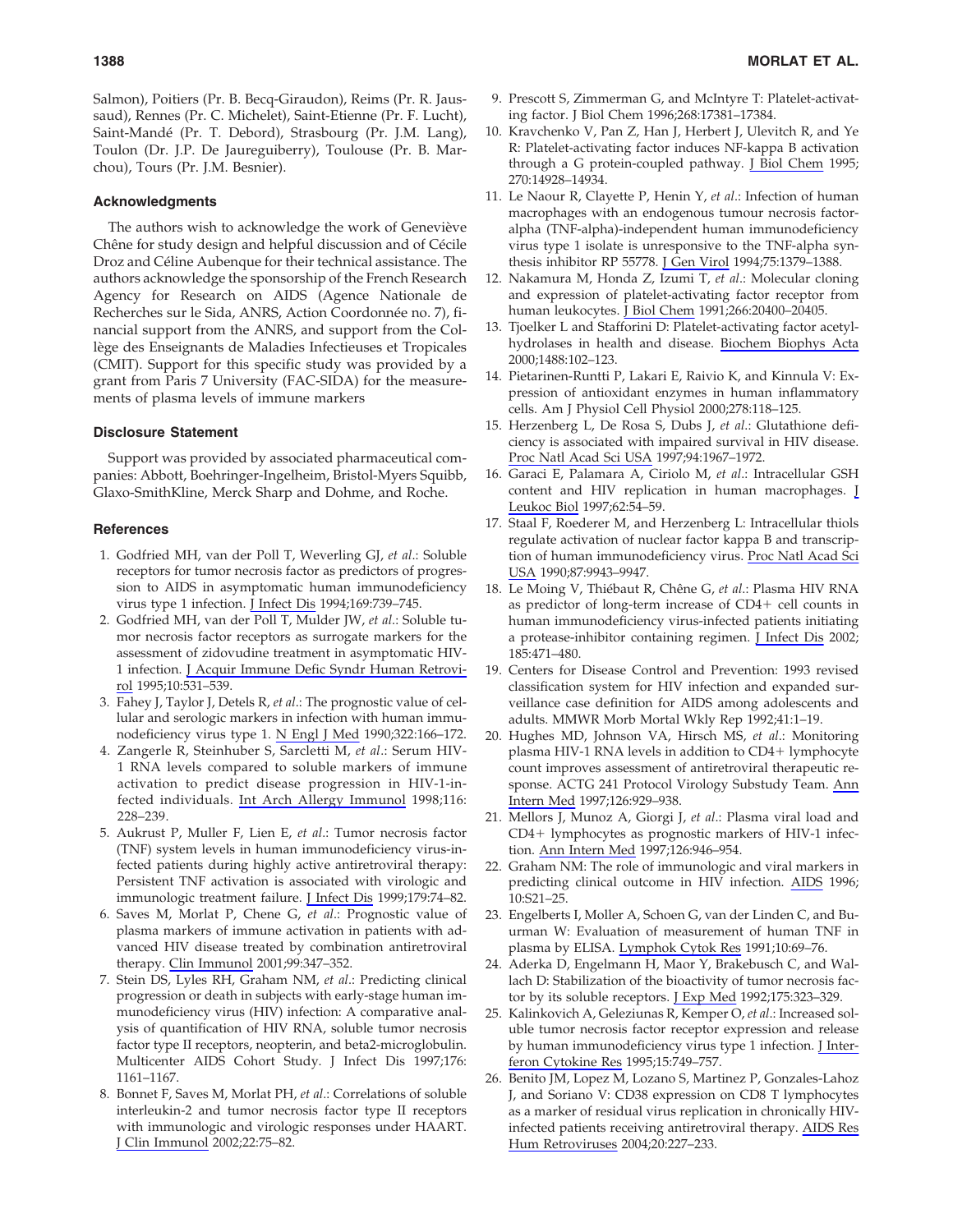# $\mathsf{TNF}$ - $\alpha$  p75 AS MARKER OF PROGRESSION IN HIV  $\qquad \qquad \qquad \qquad$  1389

- 27. Ondoa P, Koblavi-Dème S, Borget MY, Nolan ML, Nkengasong JN, and Kestens L: Assesment of CD8 T cell immune activation markers to monitor response to antiretroviral therapy among HIV-1 infected patients in Côte d'Ivoire. Clin Exp Immunol 2005;140:138–148.
- 28. Steel A, John L, Shamji MH, *et al*.: CD 38 expression on CD8 T cells has a weak association with CD4 T-cell recovery and is a poor marker of viral replication in HIV1-infected patients on antiretroviral therapy HIV Med 2008;9:118–125.
- 29. Wang C, Wen T, Routy J-P, Bernard NF, Sekaly RP, and Watts TH: 4-1BBL induces TNF receptor-associated factor 1 dependent Bim modulation in human T cells and is a critical component in the costimulation-dependent rescue of functionally impaired HIV-specific CD8 T cells. J Immunol 2007;179:8252–8263.
- 30. Herbein G and Khan KA: Is HIV infection a TNF receptor signalling-driven disease? Trends Immunol 2008;29:61–67.
- 31. Pérez-Casanova A, Husain K, Noel RJ Jr, Rivera-Amill V, and Kumar A: Interaction of SIV/SHIV infection and morphine on plasma oxidant/antioxidant balance in macaque. Mol Cell Biochem 2008;308:169–175.
- 32. Jariwalla RJ, Lalezari J, Cenko D, Mansour SE, Kumar A, Gangapurkar B, and Nakamura D: Restoration of blood total glutathione status and lymphocyte function following lipoic acid supplementation in patients with HIV infection. J Altern Complement Med 2008;14:139–146.
- 33. Stephensen CB, Marquis GS, Douglas SD, Kruzich LA, and Wilson CM: Glutathione, glutathione peroxidase, and selenium status in HIV-positive and HIV-negative adolescents and young adults. Am J Clin Nutr 2007;85:173–181.
- 34. Merrill JE, Koyanagi Y, and Chen IS: Interleukin-1 and tumor necrosis factor alpha can be induced from mononuclear phagocytes by human immunodeficiency virus type 1 binding to the CD4 receptor. J Virol 1989;63:4404–4408.
- 35. Merrill JE, Koyanagi Y, Zack J, Thomas L, Martin F, and Chen IS: Induction of interleukin-1 and tumor necrosis factor alpha in brain cultures by human immunodeficiency virus type 1. J Virol 1992;66:2217–2225.
- 36. Westendorp MO, Shatrov VA, Schulze-Osthoff K, *et al*.: HIV-1 Tat potentiates TNF-induced NF-kappa B activation and

cytotoxicity by altering the cellular redox state. EMBO J 1995; 14:546–554.

- 37. Kedzierska K and Crowe SM: Cytokines and HIV 1: Interactions and clinical implications. Antiviral Chem Chemother 2001;12:133–150.
- 38. La Maestra L, Zaninoni A, Marriott JB, Lazzarin A, Dalgleish AG, and Barcellini W: The thalidomide analogue CC-3052 inhibits HIV-1 and tumour necrosis factor-alpha (TNF-alpha) expression in acutely and chronically infected cells in vitro. Clin Exp Immunol 2000;119:123–129.
- 39. Moreira A, Corral L, Ye W, *et al*.: Thalidomide and thalidomide analogs reduce HIV type 1 replication in human macrophages in vitro. AIDS Res Hum Retroviruses 1997;13:857– 863.
- 40. Jacobson JM, Greenspan JS, Spritzler J, *et al*.: Thalidomide for the treatment of oral aphthous ulcers in patients with human immunodeficiency virus infection. National Institute of Allergy and Infectious Diseases AIDS Clinical Trials Group. N Engl J Med 1997;336:1487–1493.
- 41. Wanchu A, Bhatnagar A, Bambery P, *et al*.: Prevention of opportunistic infections in HIV infection by pentoxyphylline. Indian J Med Res 2006;124:705–708.
- 42. Kuller L and SMART Study: Elevated levels of interleukin-6 and D-dimer are associated with an increased risk of death in patents with HIV. 15th Conference on Retroviruses and Opportunistic Infections, Boston, February 3–6, 2008, Abstract 139.
- 43. Salazar-Gonzalez JF, Martinez-Maza O, Aziz N, *et al*.: Relationship of plasma HIV-RNA levels and levels of TNF-alpha and immune activation products in HIV infection. Clin Immunol Immunopathol 1997;84:36–45.

Address reprint requests to: *Philippe Morlat Hôpital Saint-André 1 rue Jean Burguet 33076 Bordeaux cedex, France*

*E-mail:* philippe.morlat@chu-bordeaux.fr